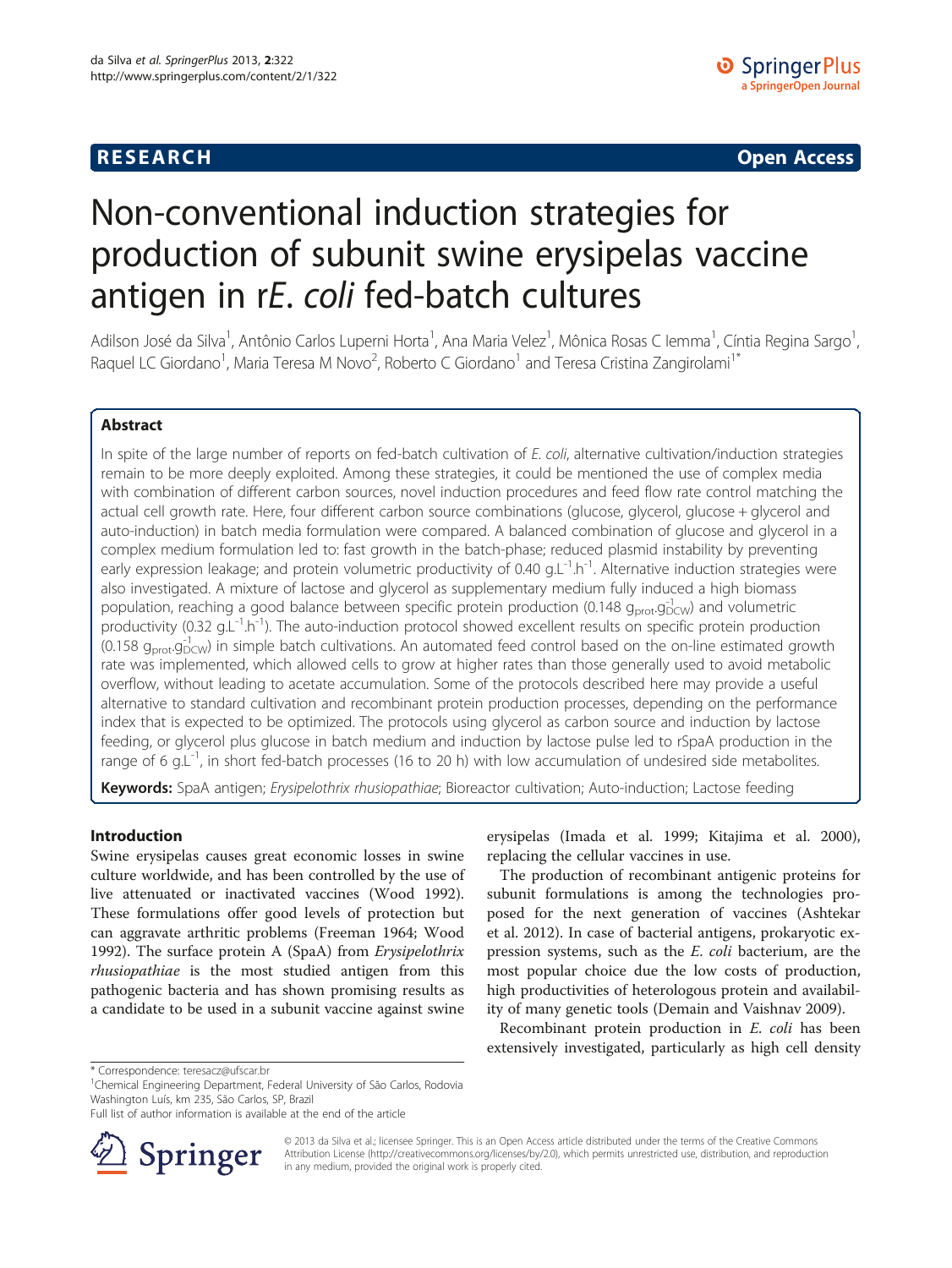cultivations (HCDC) employing bioreactors operating in fed-batch mode and using defined medium (Shiloach and Fass [2005](#page-11-0); Choi et al. [2006](#page-10-0); Shojaosadati et al. [2008](#page-11-0)). HCDC studies usually focus on strategies to achieve high biomass concentrations, whereas the induction is triggered by applying simple techniques, such as addition of IPTG pulse (Babaeipour et al. [2007](#page-10-0); Carvalho et al. [2011](#page-10-0); Khalilzadeh et al. [2004\)](#page-10-0). Thus, induction strategy, feeding control and media formulation are among the main process conditions eligible to be further improved. Besides that, many reports point out for the need to study case by case all these process variables in order to identify the best operation conditions to produce a specific protein.

Induction conditions for proteins under the lac promoter control have been largely studied but, in spite of that, just a few new alternative induction strategies have been proposed, such as the so called "auto-induction" (Studier [2005\)](#page-11-0) and the "continuous lactose induction strategy" (Horta et al. [2012](#page-10-0); Lim et al. [2004](#page-10-0)). The autoinduction medium contains glucose, which encourages fast cellular growth in the early stages of the culture, while also inhibiting expression leakage by catabolic repression. Lactose is also present, and is consumed after glucose depletion, activating the lac promoter to induce recombinant protein expression. Glycerol is included to (together with lactose) provide sustained growth during the induction phase (Studier [2005](#page-11-0)). In spite of the widespread use of auto-induction in shaker flask experiments, only few bioreactor cultures carried out with auto-induction media in batch (Giomarelli et al. [2006](#page-10-0); Blommel and Fox [2007a](#page-10-0), [b\)](#page-10-0) or fed-batch mode (Jia et al. [2011](#page-10-0); Xu et al. [2012\)](#page-11-0) have been reported so far. In these studies, bioreactor media contain basically the same carbon and nitrogen sources, but the total carbon source concentration was increased by factors of approximately two (Blommel et al. [2007a](#page-10-0), [b\)](#page-10-0), three (Giomarelli et al. [2006](#page-10-0)) or four (Xu et al. [2012\)](#page-11-0) in comparison to the sum of glucose, glycerol and lactose concentrations present in the original auto-induction ZYM-5052 complex formulation (Studier [2005\).](#page-11-0) Consequently, maximum optical densities (600 nm) in the range of  $\sim$  20 to 40 (Giomarelli et al. [2006](#page-10-0); Blommel et al. [2007a](#page-10-0), [b](#page-10-0); Jia et al. [2011\)](#page-10-0) were reported for batch experiments and of 140 for fed-batch cultures (Xu et al. [2012\)](#page-11-0). Nevertheless, none of these studies aimed to compare induction strategies. They were focused on biomass production for further purification studies (Giomarelli et al. [2006;](#page-10-0) Blommel et al. [2007b\)](#page-10-0), on the role of yeast extract or peptone components as inducers or on the influence of aeration on the autoinduction process (Blommel et al. [2007a](#page-10-0)).

Concerning media formulation, the majority of reports rely on defined media using glucose or glycerol as carbon sources (Shiloach and Fass [2005\)](#page-11-0).The formulation

proposed by Neidhardt et al. [\(1974\)](#page-10-0) containing only simple inorganic salts and a defined carbon source (generally glucose), and improved by the addition of citric acid, EDTA and thiamine-HCl (Riesenberg et al. [1990\)](#page-10-0) is commonly used for E. coli fed-batch cultures. Korz et al. ([1995\)](#page-10-0) used this medium and showed that higher cell densities could be achieved replacing glucose by glycerol. The present work shows that balanced mixtures of both carbon sources can also be used to speed up growth with negligible acetate accumulation. Complex media formulations with glycerol as the main carbon source can also be employed with excellent results.

Regarding the control of supplementary feed flow rate in the fed-batch phase, the conventional strategy manipulates the input of nutrients so that the specific growth rate would not exceed a pre-selected, heuristic, critical value ( $\mu_{\text{critic}}$ ), to prevent toxic by-products formation. Since glycerol did not trigger acetate accumulation under aerobic conditions (Pinsach et al. [2008\)](#page-10-0), an innovative approach was developed by Horta et al. ([2012](#page-10-0)) to control the carbon source supply in HCDC carried out in defined medium with glycerol. In this work, the exponential feeding flow was tuned using actual rates estimated on-line during the cultivation by a capacitance probe, assuming that the feed of supplementary medium should be limited by the actual growth rates, which reflect the dynamics of the cell metabolic state.

Protein synthesis is also influenced by the chosen cultivation conditions. Usually, defined media and limited growth rates are employed during induction phase (Korz et al. [1995](#page-10-0); Lee [1996](#page-10-0)), which may hamper protein production. However, when cells are in a rich nutritional condition they increase their ribosome content in order to grow faster. Indeed, a linear correlation between cellular ribosome content and growth rate was reported elsewhere (Keener and Nomura [1999\)](#page-10-0). Complex medium and a high growth rate (not limited by a pre-set value during fed-batch operation) probably favor the increase of ribosomal content, which may also improve the productivity of the desired recombinant biomolecule.

In summary, this work presents studies of different cultivation and induction strategies for the production of a recombinant fragment (42 kDa) of the N-portion of SpaA, whose antigenic potential has already been demonstrated in swine vaccination tests (Imada et al. [1999](#page-10-0)). Gene fragment coding for rSpaA was cloned under the lacUV5 promoter (Silva et al. [2012](#page-11-0)). The performance of the conventional bioreactor operation protocol, comprising high biomass accumulation prior to induction of expression by a pulse of lactose or IPTG, was compared with alternative protocols using real-time updated exponential feeding profiles of two supplementary media: a glycerol-based complex medium containing lactose, and the auto-induction medium.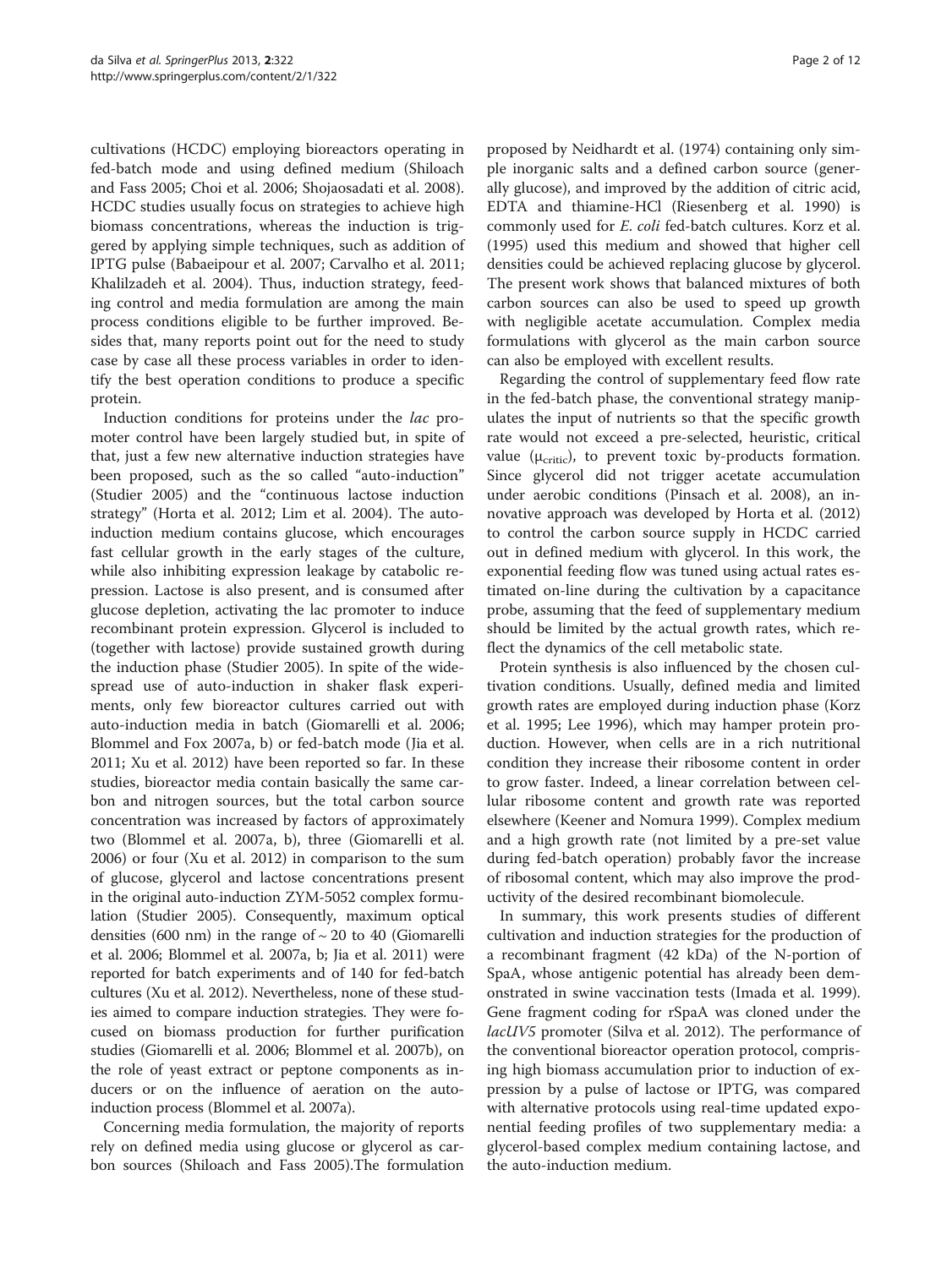#### <span id="page-2-0"></span>Materials and methods

Experiments were carried out with E. coli BL21(DE3) cells producing a recombinant fragment of the SpaA protein from Erysipelothrix rhusiopathiae. Cloning procedures were done according to standard protocols (Sambrook and Russell [2001](#page-10-0)), as previously described (Silva et al. [2012\)](#page-11-0). Briefly, the 1026 pb fragment codifying for the antigenic region of the SpaA protein (Imada et al. [1999\)](#page-10-0) was amplified by PCR from the E. rhusiopathiae chromosomal DNA and cloned into pGEM-T vector (Promega). After sequencing, the spaA fragment was cloned into the expression vector pET28a (Novagen) and used to transform E. coli BL21(DE3) cells.

Four bioreactor cultivations were conducted under conditions described as follows. Media compositions are presented in Table 1 and Table 2.

Experiment #1: the conventional process strategy was used in this cultivation. A modified LB medium containing glucose as carbon source was used in both batch and fedbatch phases. An exponential feeding profile was set by Eqs. [1](#page-3-0) and [2](#page-3-0), assuming a constant  $\mu_{\text{SET}} = \mu_{\text{crit}}$ . Induction was carried out by adding a pulse of IPTG, for a final concentration of 0.25 mM in the medium. Two hours after induction, the feeding profile was changed to a constant flow rate, in order to avoid substrate accumulation.

Experiment #2: the auto-induction strategy was employed in this cultivation. Here, induction occurs naturally after glucose exhaustion, as the cells start consuming the lactose present in the medium. The supplementary medium, containing glycerol and lactose as carbon sources was supplied at an exponential feeding flow rate (Eqs. [1](#page-3-0) and [2](#page-3-0)), assuming a constant  $\mu_{SET} = \mu_{crit}$ .

Table 2 Metal solution composition

| Component                                               | <b>Batch and induction</b><br>medium $(mg.L^{-1})$ | <b>Fed-batch medium</b><br>$(mg.L^{-1})$ |  |  |
|---------------------------------------------------------|----------------------------------------------------|------------------------------------------|--|--|
| Ferric citrate                                          | 100.8                                              | 40.0                                     |  |  |
| CoCl <sub>2</sub> .6H <sub>2</sub> O                    | 2.5                                                | 4.0                                      |  |  |
| MnCl <sub>2</sub> .4H <sub>2</sub> O                    | 15.0                                               | 23.5                                     |  |  |
| CuCl <sub>2</sub> .2H <sub>2</sub> O                    | 1.5                                                | 2.3                                      |  |  |
| $H_3BO_3$                                               | 3.0                                                | 4.7                                      |  |  |
| $Na2MoO4.2H2O$                                          | 2.1                                                | 4.0                                      |  |  |
| Zn (CH <sub>3</sub> COO) <sub>2</sub> .H <sub>2</sub> O | 33.8                                               | 16.0                                     |  |  |
| <b>FDTA</b>                                             | 14.1                                               | 13.0                                     |  |  |

Experiment #3: Glycerol was used as sole carbon source during the batch phase. Induction was done along with feed supply, using a feeding medium containing glycerol plus lactose. By this protocol, heterologous protein expression was induced gradually as the supplementary medium was added to the bioreactor. An exponential feeding flow rate was employed based on the actual growth rates of the bacterium to reset both feed control parameters  $(C_1$  and  $C_2$  in Equation [1](#page-3-0)).

Experiment #4: the batch medium was prepared using a combination of glycerol and glucose. Fed batch was carried out exclusively with glycerol as carbon source, using an exponential feeding, again based on the actual growth rates as implemented at Experiment #3  $(C_1$  and  $C_2$  automatically update in Eqs. [1](#page-3-0) and [2](#page-3-0)). Induction was done by a single addition of 400 mL of induction medium containing lactose, after a high biomass concentration was reached.

|                                        | <b>Experiment #1</b> |           | <b>Experiment #2</b> |           | <b>Experiment #3</b> |           | <b>Experiment #4</b> |           |                  |
|----------------------------------------|----------------------|-----------|----------------------|-----------|----------------------|-----------|----------------------|-----------|------------------|
| Nutrient $(g.L^{-1})$                  | <b>Batch</b>         | Fed-batch | <b>Batch</b>         | Fed-batch | <b>Batch</b>         | Fed-batch | <b>Batch</b>         | Fed-batch | <b>Induction</b> |
| Glucose                                | 10                   | 240.0     | 8.0                  |           |                      |           | 10.0                 |           |                  |
| Glycerol                               |                      |           | 10.0                 | 400.0     | 40.0                 | 400.0     | 60.0                 | 400.0     |                  |
| Lactose                                |                      |           | 2.0                  | 160.0     |                      | 80.0      | —                    |           | 20 <sup>a</sup>  |
| Tryptone                               | 10.0                 | 10.0      | 10.0                 | 10.0      | 10.0                 | 10.0      | 10.0                 | 10.0      | 10.0             |
| Yeast extract                          | 5.0                  | 5.0       | 5.0                  | 5.0       | 5.0                  | 5.0       | 5.0                  | 5.0       | 5.0              |
| NaCl                                   | 5.0                  | 5.0       |                      |           |                      |           |                      |           |                  |
| MqSO <sub>4</sub> .7H <sub>2</sub> O   | 2.5                  | 20.0      | 0.5                  | 40.0      | 0.5                  | 40.0      | 0.5                  | 40.0      | 0.5              |
| K <sub>2</sub> HPO <sub>4</sub>        | 7.0                  | 7.0       |                      | --        |                      |           | —                    |           |                  |
| $KH_2PO_4$                             |                      |           | 3.4                  | 3.4       | 3.4                  | 3.4       | 3.4                  | 3.4       | 3.4              |
| $Na2HPO4.12H2O$                        |                      |           | 9.0                  | 9.0       | 9.0                  | 9.0       | 9.0                  | 9.0       | 9.0              |
| NH <sub>4</sub> Cl                     |                      |           | 2.7                  | 2.7       | 2.7                  | 2.7       | 2.7                  | 2.7       | 2.7              |
| Na <sub>2</sub> SO <sub>4</sub>        |                      |           | 0.7                  | 0.7       | 0.7                  | 0.7       | 0.7                  | 0.7       | 0.7              |
| kanamycin ( $\mu$ g.mL <sup>-1</sup> ) | 100                  | 100       | 100                  | 100       | 100                  | 100       | 100                  | 100       | 100              |
| Antifoam PPG 30% (mL.L <sup>-1</sup> ) | 1.0                  | 1.0       | 1.0                  | 1.0       | 1.0                  | 1.0       | 1.0                  | 1.0       | 1.0              |
| Metal solution                         | no                   | no        | yes                  | yes       | yes                  | yes       | yes                  | yes       | yes              |

Table 1 Media composition used for bioreactor cultivations

<sup>a</sup>final concentration in the bioreactor.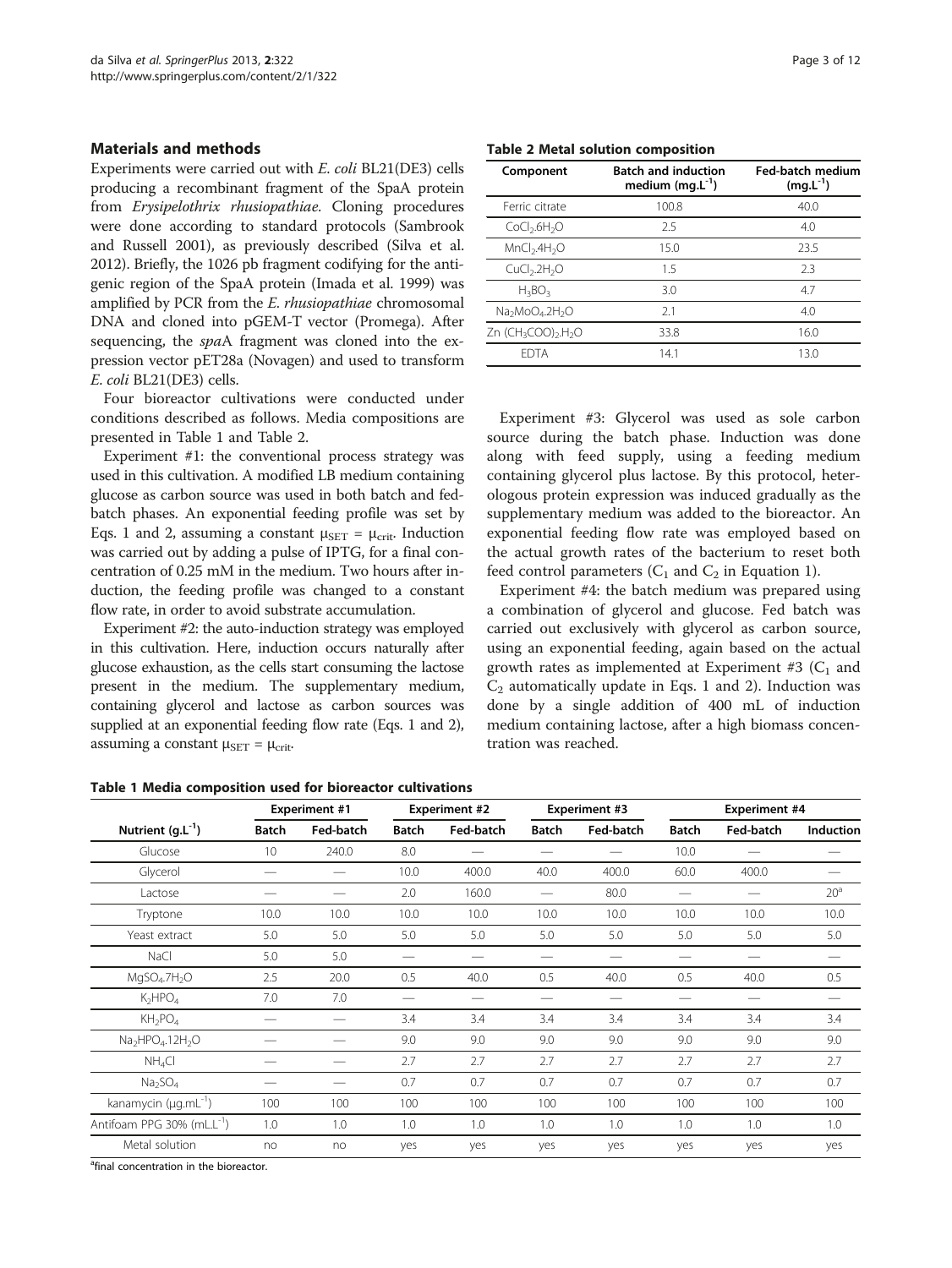<span id="page-3-0"></span>Inocula were prepared picking up cells from a glycerol stock suspension. The cells were aseptically transferred to the culture medium. Overnight incubation in a rotary shaker was done at 37°C, 250 rpm using the medium of the batch phase of each experiment, with a volume corresponding to 10% of the bioreactor cultivation volume. For the auto-induction strategy (Experiment #2) the inoculum medium was prepared with 0.5  $g<sub>L</sub>$ <sup>-1</sup> glucose and 5.0 g.L<sup>-1</sup> glycerol, but without lactose.

Experiments were carried out in a 6.0 L bioreactor (inhouse made), connected to a gas analyzer (Sick/Maihak S710). Two mass flow controllers (GFC Aalborg, USA) were employed to supply air and/or oxygen, keeping dissolved  $O_2$  concentration at 30% of saturation ( $O_2$  sensor Mettler Toledo, model Inpro 6800) by changing the agitation speed (between 100 and 900 rpm) and enriching air with oxygen when the maximum agitation was reached. The total gas flow rate was restricted between 1 and 2 VVM. The pH was controlled at  $7.0 \pm 0.2$ by adding NH<sub>4</sub>OH 25% (v/v) and  $H_3PO_4$  10% (v/v). All experiments were conducted at  $37 \pm 0.5^{\circ}$ C (growth and induction phases) by controlling the temperature of the water re-circulating in bioreactor jacket. A capacitance probe (Biomass System - Fogale Nanotech) was used for on-line monitoring of biomass formation. The permittivity data collected from the capacitance probe was smoothed by the classical moving average filter (Eilers [2003](#page-10-0)). The filter used had a size vector of 80 rough data. Online data were used to estimate cell growth rate. The supervisory system SuperSys  $HCDC<sup>R</sup>$  (Horta et al. [2011](#page-10-0), Horta et al. [2012](#page-10-0)), based on LabView (National Instruments), was used to monitor and control the experimental apparatus.

The exponential feeding flow rate for all experiments was calculated by equation 1, which assumes that the specific growth rate depends only on the limiting substrate (in this case, the carbon sources) concentration (Nielsen et al. [2002](#page-10-0)). The supervisory system controlled the feed, using a peristaltic pump (Ismatec - model BVP).

$$
F = C_1.e^{(c_2 t)} \tag{1}
$$

$$
C_1 = \left(\frac{\mu}{Y_{X/S}} + m\right) \cdot \frac{C_{XO} \cdot V_O}{C_{SO} - C_{SR}}
$$
 (2)

 $Cx_0$  and  $V_0$  are cellular concentration and volume, respectively, which were updated at every 10 min,  $Y_{X/S}$  is the biomass yield,  $m$  the maintenance coefficient (both assumed equal to 0.6  $g_{\text{DCW}}.g_{\text{substrate}}^{-1}$  and 0.025  $\rm h^{-1}$ , respectively), while  $Cs<sub>0</sub>$  is the carbon source concentration in the supplementary medium (Table [1](#page-2-0)), and  $Cs<sub>R</sub>$  the expected residual concentration of the carbon source in the reactor (assumed as  $5 \text{ g.L}^{-1}$ ). When more than one sugar was present in the medium, lactose and/or glucose

and/or glycerol were pooled together as one limiting substrate. In Experiments #1-2, the tuning parameters  $C_1$  and  $C_2$  were kept constant during all the growth phase, with  $C_2 = \mu_{\text{SET}} = 0.13 \text{ h}^{-1}$  (the "critical" specific growth rate,  $\mu_{\text{crit}}$ ) in Equation 1 and  $\mu = \mu_{\text{SET}} = 0.13 \text{ h}^{-1}$ in Equation 2 (the "classical" approach).

In Experiments #3 and #4, both  $C_1$  and  $C_2$  were continuously retuned at each 10 min using the values of μ obtained online from the permittivity measurements provided by the biomass sensor (Horta et al. [2011](#page-10-0)). Thus, for Experiment #3 and #4, Equations 1 and 2 are no more based on a phenomenological reasoning that imposes a fixed value for μ. Instead, Equations 1 and 2 must be faced as empirical, open loop control laws.

#### Analytical methods

Cellular growth: culture broth optical density reading (OD,  $\lambda$  = 600 nm), dry cell weight measurements ( $g_{DCW}$ .  $L^{-1}$ ), counting CFU.mL<sup>-1</sup> and on-line estimation by measuring broth permittivity (pF.cm<sup>-1</sup>).

Metabolites and carbon source concentrations were analyzed by HPLC as previously described (Silva et al. [2008](#page-11-0)). Glucose and glycerol were also monitored throughout the fermentation by a glucose oxidase reaction kit (Laborlab) and a triglycerides determination kit (Laborlab), respectively. Protein expression was checked by SDS-PAGE (Laemmli [1970](#page-10-0)) and the gels were photographed to estimate the protein production using the software ImageJ (Abramoff et al. [2004](#page-10-0)). BSA samples with known concentration (0.1, 0.2, 0.4, 0.8 and 1.0 mg.mL<sup>-1</sup>) were used as standards to estimate rSpaA concentration on gels.

To assess plasmid loss during the cultivations, diluted samples of culture broth were initially spread on LB agar plates and incubated for 16 h at 37°C. Seventy five colonies from each sample were simultaneously transferred using sterile toothpicks to new plates with and without kanamycin (30  $\mu$ g.mL<sup>-1</sup>). After incubation, colonies grown at both conditions for each sample were counted for comparison.

#### Results and discussion

#### Substrate uptake, biomass formation and metabolite accumulation

Experiment#1 was carried out following a classical strategy: fast and intense cellular growth on glucose as sole carbon source (modified LB medium) during batch and feeding phases, and induction with IPTG (0.25 mM final concentration) at the end of the exponential growth, for a period of 4 hours. A maximum biomass concentration of 22  $g_{DCW}L^{-1}$  was achieved at the end of the cultivation. The controlled addition of supplementary feed, together with good aeration conditions, prevented accumulation of by-products at the end of the process (Figure [1](#page-4-0)). Acetic and formic acids formed during the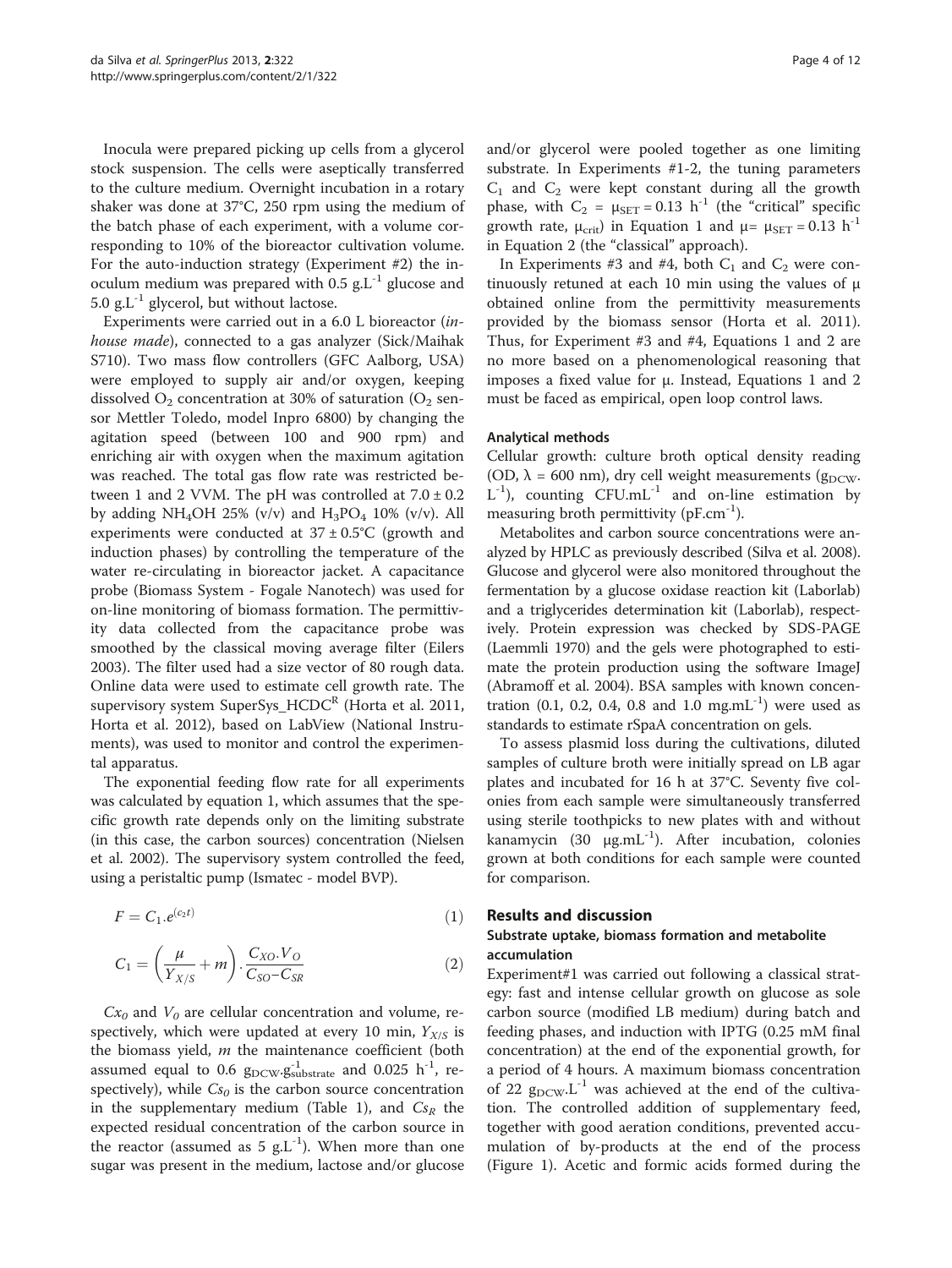<span id="page-4-0"></span>

batch phase were consumed in the period between glucose exhaustion (after 3 h) and feeding start up (beginning at 4.2 h), and were not present in significant amounts (maximum concentration below  $0.5$  g.L<sup>-1</sup>) during the induction phase. Permittivity data followed closely the trends of biomass formation, but with drastic slope changes that marked the beginning and end of cell growth on acetate. It should be noticed, however, that the decrease in permittivity between 3.5 and 4.5 h (i.e., a strong decrease in viable cell mass) was a trend not followed by the measurements of DCW and OD.

The capacitance probe measures the dielectric permittivity of cell suspensions, which is related not only to biomass concentration, but also to the cell structure as well as to its morphological and physiological states (Matanguihan et al. [1994\)](#page-10-0). A relationship between capacitance and cell viability has also been suggested (Matanguihan et al. [1994](#page-10-0); Asami [2002\)](#page-10-0).

A maximum specific growth rate of 1.1  $h^{-1}$  was registered, even in the presence of acetic and formic acids. Biomass yield coefficient was around 0.6  $\rm g_{DCW}\rm g_{gluose}^{-1}$  during the batch phase (Table 3).

The auto-induction strategy was tested in Experiment #2. As shown in Figure [2,](#page-5-0) consumed glucose in batch phase resulted in biomass accumulation in a short period of time. Glycerol and lactose were assimilated simultaneously, resulting in glycerol accumulation from the mid fed-batch phase on, due to the high glycerol and lactose concentrations present in the supplementary feed. There was no formic acid formation as observed in the cultivation with glucose as the sole carbon source (Experiment #1). But, acetate formation was observed throughout the cultivation. Together with metabolic stress associated to protein over expression, acetate probably affected cellular viability.

Maximum specific growth rate was  $0.80$  h<sup>-1</sup>, and biomass yield coefficient was 0.57  $g_{\text{DCW}}. g^{-1}_{\text{substrate}}$ , both a

little lower than with glucose (Experiment #1), as expected (Table 3).

Permittivity data detected the drop in cellular viability from the mid fed-batch phase on, as also shown by CFU counting. Such a reduction cannot be observed in the dry cell weight data as this method does not distinguish between viable and non-viable cells.

From the growth profile depicted at Figure [2](#page-5-0), it seems that the anticipated expression overloaded cellular metabolism and affected cell division, despite the abundance of nutrients. It caused glycerol accumulation and low biomass formation. However, lactose remained intensely consumed until the end of cultivation.

Glycerol was used as sole carbon source in the batch medium for Experiment #3. An alternative induction strategy was also studied here, where the feeding medium was prepared with a combination of glycerol and lactose to promote rSpaA expression and sustain growth at the same time.

| Table 3 Comparison of cell growth results, including |
|------------------------------------------------------|
| standard deviations of estimated kinetic parameters  |

|                                             | <b>Experiment</b><br>#1 | <b>Experiment</b><br>#2 | <b>Experiment</b><br>#3 | <b>Experiment</b><br>#4 |
|---------------------------------------------|-------------------------|-------------------------|-------------------------|-------------------------|
| $\mu_{max}$ (h <sup>-1</sup> )              | $1.12 + 0.05$           | $0.80 + 0.27$           | $0.62 + 0.05$           | $1.08 \pm 0.02$         |
| $Y_{x/s}$<br>(batch phase)                  | $0.60 + 0.01$           | $0.57 + 0.04$           | $0.59 + 0.05$           | $0.64 + 0.04$           |
| Final $Cx$<br>$(g.L^{-1})$                  | 20.9                    | 13.5                    | 41.9                    | 66.1                    |
| [acetate]<br>maximum<br>$(q.L^{-1})$        | 2.1                     | 5.0                     | 3.7                     | 1.2                     |
| <b>fformatel</b><br>maximum<br>$(q.L^{-1})$ | 3.1                     | N.D.                    | N.D.                    | N.D.                    |

N.D.: not detected;  $\mu_{\text{max}}$  refers to the maximum observed specific growth rate.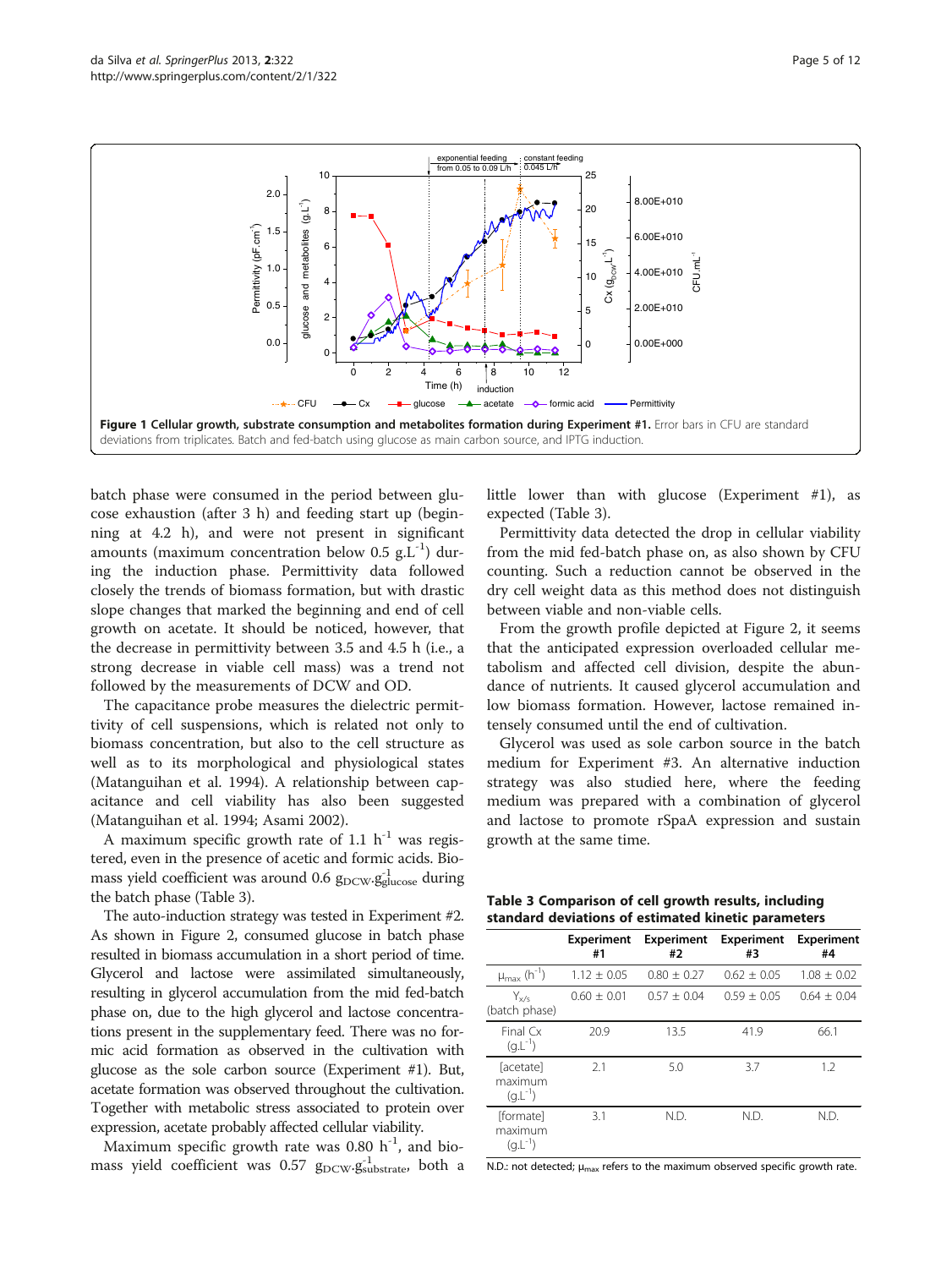<span id="page-5-0"></span>

As it has been reported in the literature, E. coli cells grow slower on glycerol than on glucose due to differences in the substrate assimilation mechanisms (Korz et al. [1995;](#page-10-0) Lee [1996\)](#page-10-0). But, on the other hand, growth on glycerol leads to lower toxic byproducts formation as this lower assimilation rate does not cause metabolic overflows (Lee [1996;](#page-10-0) Tripathi et al. [2008](#page-11-0)).

As shown in Figure 3, permittivity data followed quite well the trends of biomass formation during the first 10 h of cultivation. However, when the fed-batch and induction phase started, a bias in the biomass concentration profiles estimated by the capacitance probe with respect to DCW is observed. This could be attributed to the increased metabolic activity during protein expression, captured by the capacitance probe. CFU measurements at  $\sim$ 15 h of cultivation (5 h of induction) showed an

opposite trend in comparison to both DCW experimental points and permittivity data. Here a discussion of how to assess cell density in the absence of other techniques such fluorescence flow cytometry and real time PCR arises. CFU accounts for viability of cells taken off the bioreactor environment, DCW may be biased by non-viable cells and capacitance may be affected by changes in the dielectric properties of cells where a great accumulation of heterologous protein occurs.

As also observed in Experiment #2, glycerol accumulation occurred after the mid fed-batch phase but lactose was almost completely consumed, showing that glycerol concentration can be reduced in the formulation of the supplementary medium. In this experiment, the growth deceleration during heterologous protein expression was not as intense as in Experiment #2, neither was the

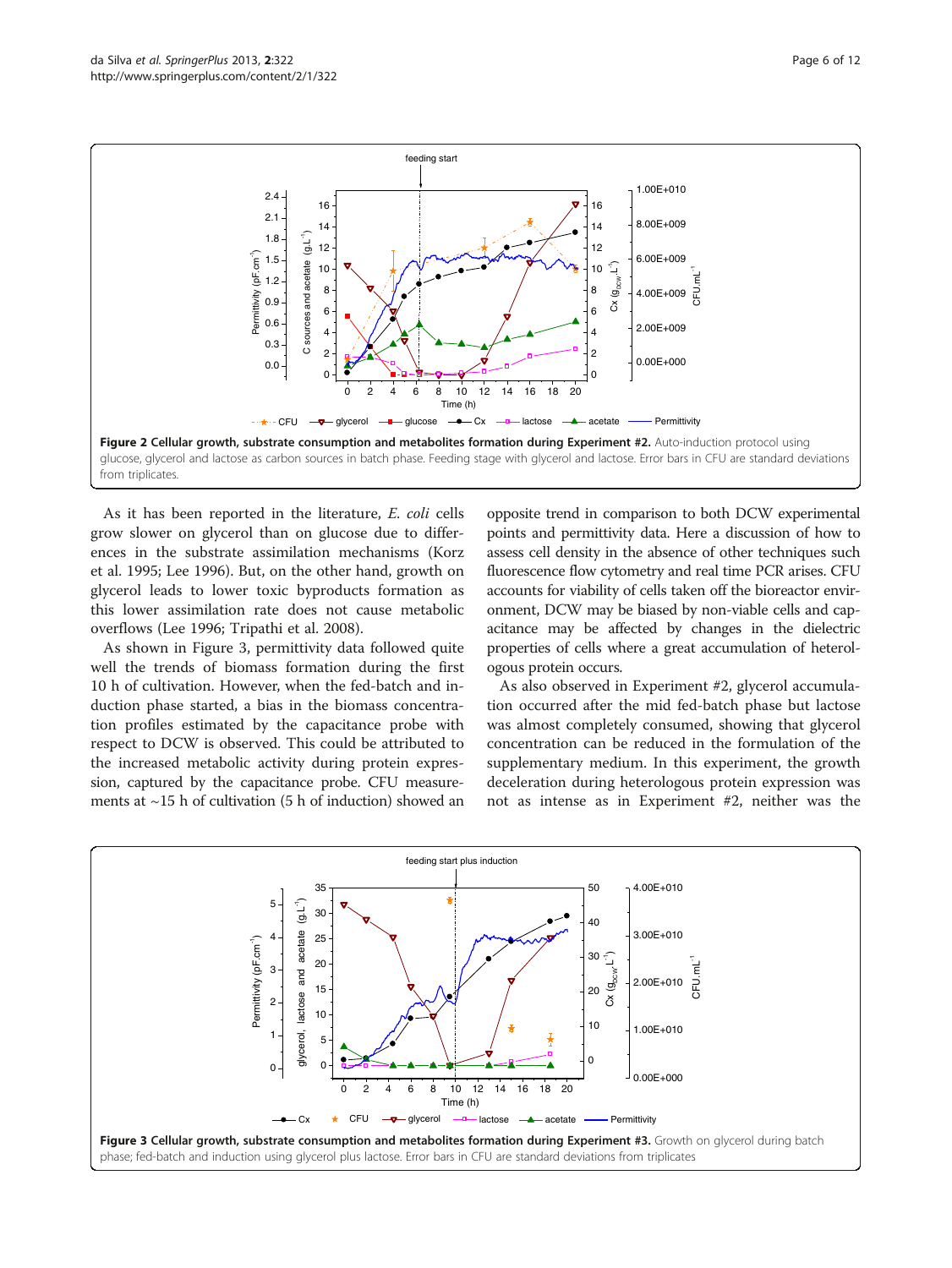accumulation of lactose. Therefore, lower lactose concentration– for instance, in the range of 80 g. $L^{-1}$  (half of that used in Experiment #2) – might be enough to promote an efficient induction in a gradual manner. The absence of lactose in the batch medium and the control of μ matching the actual growth rate were other successful changes implemented in this experiment. Together, they allowed intense growth towards 40  $g_{DCW}L^{-1}$  within 20 h of cultivation. As discussed by Sandén et al. ([2002](#page-10-0)), higher specific growth rates favor protein production by influencing both the protein synthesis apparatus and the energy production.

Experiment #4 was carried out according to the conventional induction strategy, using a pulse of inducer after biomass is accumulated, but with lactose instead of IPTG to induce recombinant protein synthesis. Results of this cultivation are shown in Figure 4.

Biomass formation was improved by a combination of glucose and glycerol in the batch phase and after only 7 h a cellular concentration around 30 g.  $L^{-1}$  was reached. Despite such an intense cellular growth, there was no accumulation of organic acids.

Permittivity data matched the biomass formation profile up to 8 h from the onset of the experiment, when induction, by a lactose pulse, took place. As also observed in Experiment #3, as protein expression triggers an increase of metabolic activity, the capacitance probe signal is affected (see Figure 4, between 8–10 h).

A maximum of 66  $g_{DCW}$ . L<sup>-1</sup> was achieved after only 16 h of cultivation. Such a high biomass productivity can be associated mainly to two aspects of this experiment: i) the improved batch medium, containing glycerol plus glucose and; ii) the feeding rate controlled in such a way

to sustain the real growth rate of the cells, which was inferred on-line from data collected by the capacitance probe. In fact, at the beginning of the exponential feeding phase (6.8 h of cultivation), the value of  $\mu_{\text{SET}}$  was around  $0.35$  h<sup>-1</sup>, which is significantly higher than the pre-defined μ<sub>SET</sub> used in Experiments #1 and 2 (0.13 h<sup>-1</sup>).

The free software SuperSys  $HCDC<sup>R</sup>$  (Horta et al. [2011](#page-10-0), [2012\)](#page-10-0) was used to control the feeding flow rate. Based on the broth permittivity signal from the capacitance probe, the supervisory system retuned the parameters of the feed flow control each 10 min. Thus, biomass growth was limited by the cells own growing capacity, and not by the parsimonious feed of a limiting substrate. The feeding flow decreased with time after induction, accompanying the growth deceleration caused by the recombinant protein expression.

Glycerol as carbon source in the supplementary medium did trigger the aerobic acetic fermentation as reported by Korz et al. ([1995](#page-10-0)), but the production of acetate was negligible. This is a remarkable difference with respect to growing cells on glucose at high rates. The saturation of the cellular catabolic fluxes, typical for cultivations using glucose, is not observed for glycerol, due to its lower uptake rate by the cells. This fact allows one to feed the bioreactor in such a way that cells are able to grow at high specific rates without accumulation of toxic by-products. On the other hand, during the batch phase, a balanced mixture of both carbon sources leads to fast biomass formation but also without acetic acid accumulation.

During the fed-batch phase, lactose consumption led to a slight accumulation of glycerol, as lactose, besides its intrinsic induction activity, acts as a carbon source.

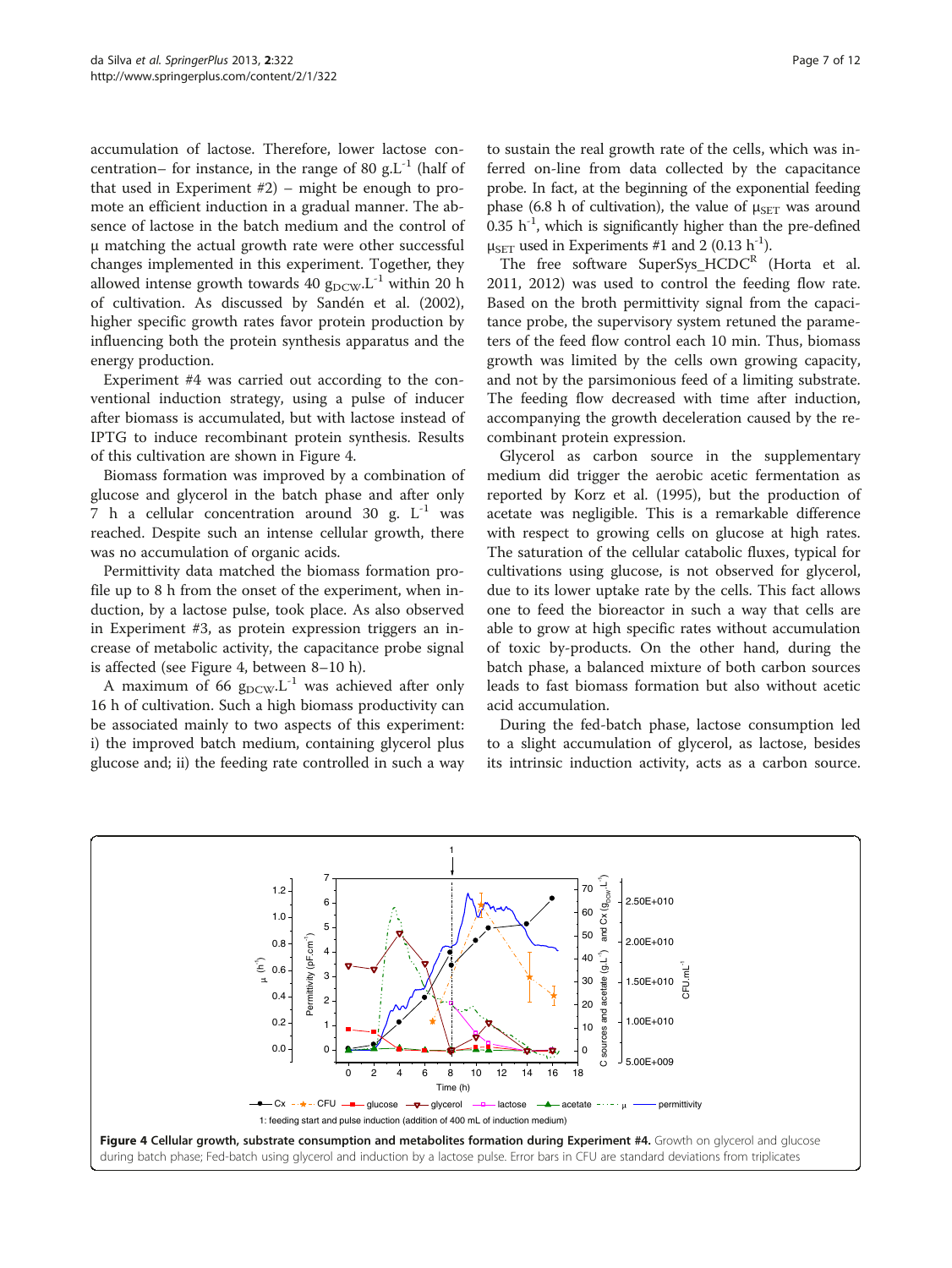<span id="page-7-0"></span>However, after lactose depletion, the accumulated glycerol was readily consumed.

A comparison of results from the four cultivations is presented in Table [3](#page-4-0).

As it can be seen in Table [3,](#page-4-0) the highest  $\mu_{\text{max}}$  value was achieved when cells were cultivated using glucose (Experiment #1); cultivation #3, where glycerol was the carbon source, showed the lower maximum specific growth rate, as expected. Intermediate values of  $\mu_{\text{max}}$ were observed where a mixture of substrates was used (#2 and #4). The balanced composition used in Experiment #4 led to a high  $\mu_{\text{max}}$  value, of 1.08 h<sup>-1</sup>. Table [3](#page-4-0) also shows that biomass yield coefficients were not significantly influenced by the carbon sources present in the rich media. As expected, growing on glucose (#1) led to significant amounts of formic and acetic acids production, while in the other experiments no formic acid nor other toxic metabolic by-products were detected at all. Lactose feeding in Experiments #2 and #3 induced acetate production, which is related to the degradation of this sugar into glucose and galactose. The latter is not consumed by E. coli BL21(DE3) cells, but glucose metabolism could favor acetate formation under the stressing conditions of heterologous protein over expression.

#### Induction strategy and protein production

The rSpaA protein was expressed in the form of inclusion bodies and different levels of protein production were reached according to the induction strategy adopted. For the classical process, where cells were grown in modified LB medium and induced by an IPTG pulse (Experiment #1), the maximum rSpaA specific production reached 0.14  $g_{\text{prot}}g_{\text{DCW}}^{-1}$  after four hours of induction. This value corresponds to approximately 25% of total cellular protein content – considering that total cellular protein content is around 55% of its dry weight (Neidhardt and Umbarger [1999](#page-10-0)).

In spite of that, IPTG is expensive, toxic and must be completely removed from the final product to comply with GMP guidelines. To replace the use of IPTG, other induction strategies were tested using lactose as inducer, and the progression of protein production along time was evaluated for these experiments (Figure 5a, b).

A great efficiency for recombinant protein production was registered for the auto-induction protocol (Experiment #2). Lactose from batch and feeding media gradually activated rSpaA expression and the highest specific protein production from all experiments performed (0.16  $g_{prot}.g_{DCW}^{1}$ ) was achieved after 8 h of culture. On the other hand, the high metabolic load, caused by prolonged and intense induction, impaired cellular growth.

The auto-induction protocol showed to be very efficient to achieve high levels of protein expression within a short period. However, it does not seem to be appropriated for fed-batch cultures because the high cellular concentrations desired in this mode of operation cannot be reached due to the intense metabolic burden associated to the prolonged and early induction process.

Feeding lactose as inducer in the supplementary medium (Experiment #3) resulted in high rSpaA specific and volumetric productivity at the end of the cultivation (0.15  $g_{\text{prot}}g_{\text{DCW}}^{-1}$  and 0.323  $g_{\text{prot}}L^{-1}.h^{-1}$ , respectively), which confirm the good performance of the alternative induction protocol. Recombinant SpaA accumulated up to almost 6.0  $g_{\text{prot}}L^{-1}$ , corresponding to around 27% of total cellular protein content after 8.5 h of induction.

Addition of a lactose pulse to induce recombinant protein expression was tested in Cultivation #4. Although the rSpaA specific production was the lowest registered

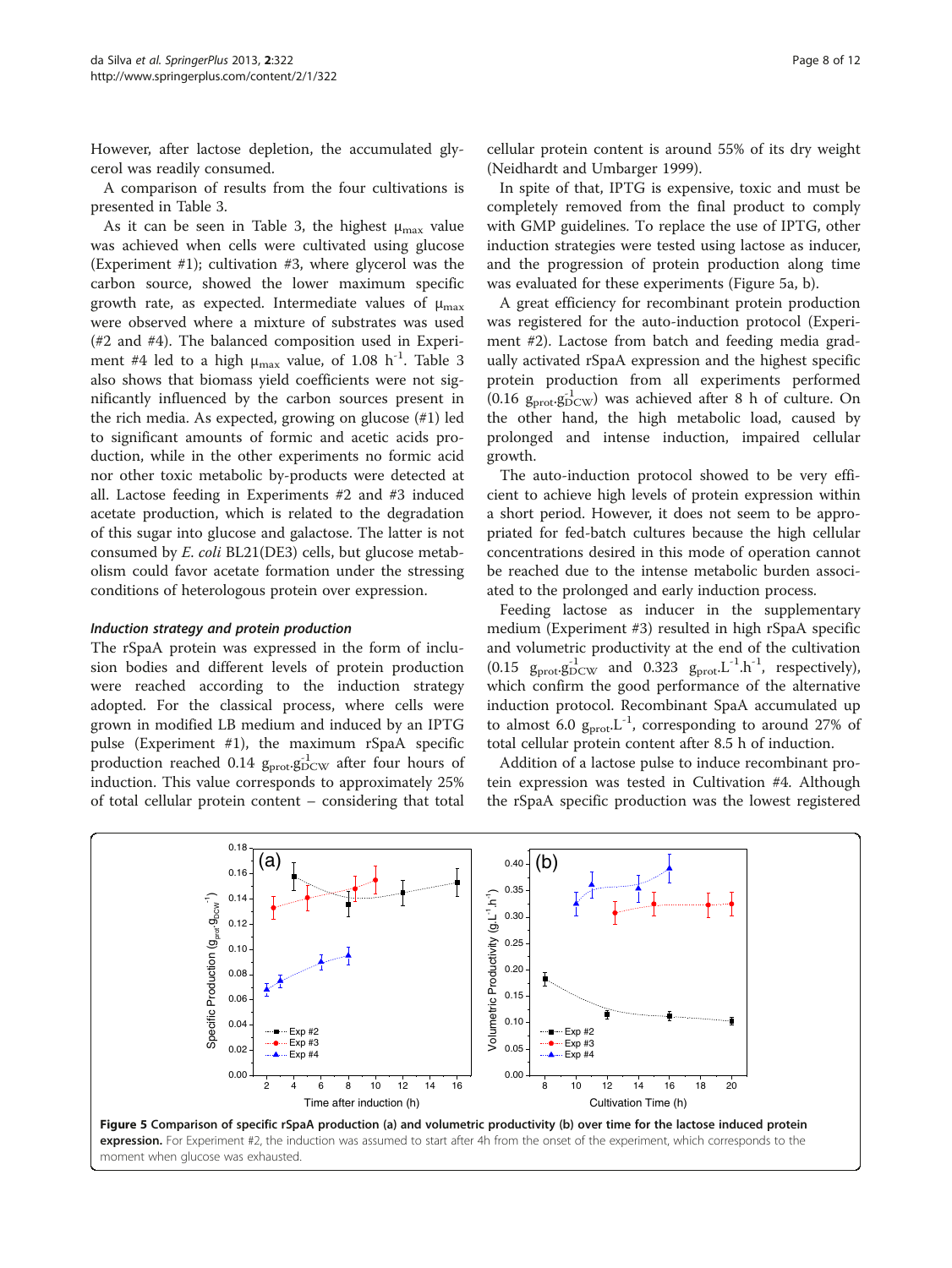in all the four experiments, the volumetric productivity reached was the highest among all the strategies, due to the great biomass productivity.

The lactose concentration of 20  $g.L^{-1}$  in the moment of induction was superior to values commonly reported in the literature (Li et al. [2006](#page-10-0); Neubauer et al. [1992](#page-10-0)). It led to an amount of 76.5 g of lactose totally consumed within 3.3 h after its addition. Compared to the total amount of lactose fed in the other experiments in the same 3.3 h (10.5 g in #2 and 36.1 g in #3), the value of 76.5 g used in #4 was not too low to sustain the same pattern of induction in the continuously growing cell population.

Once biomass concentration during induction phase of Experiment #4 was significantly higher than in Experiments #2 and #3, a better comparison is provided by estimating the overall specific lactose uptake rates (OSLUR) and overall specific glycerol uptake rates (OSGUR) for each of them during the first 3.3 h of induction. Rather similar values for OSLUR (0.09 for Experiments #2 and #3 and 0.11  $g_{\text{lactose}} g_{\text{DCW}}^{-1}$  for Experiment #4) and for OSGUR (0.47 and 0.41  $g_{glycero}g_{DCW}^{-1}$  for Experiments #3 and # 4, respectively) were observed. The OSGUR of Experiment #2 was rather lower (~ 0.23  $g_{\rm glycerol.} g_{\rm DCW}^{-1} \, h^{-1})$ due to the reduced glycerol uptake associated to the low biomass build-up caused by the early protein expression triggered by auto-induction protocol. Thereby, these results suggest that the inferior specific protein production observed at Experiment #4 was not caused by lack of lactose. Instead, it seems to be related mainly to the way lactose was supplied. It could be associated to the modulation of the transcription rate provided by the continuous inducer feeding (Exps #2 and #3), which led to extended production phase and better yields (Striedner et al. [2003](#page-11-0)). The same differences between pulse induction and continuous inducer dosage using IPTG were reported elsewhere (Pinsach et al. [2008](#page-10-0)), and better results were also achieved using the inducer feeding protocol.

As shown in Figure 6, the maximum specific protein production was similar for experiments #1, #2 and #3, and higher than for Experiment #4. In spite of that, as stated before, the highest volumetric productivity was reached at Experiment #4, since rSpaA production did not impair cellular growth and high biomass concentration was reached in a short period of time. Subsequent lactose pulses could be done to increase the specific protein production. Similarly, the addition of the supplementary feed containing lactose could be delayed and preceded by a glycerol containing feed medium to improve biomass accumulation.

For the auto-induction experiment  $(\#2)$ , the reasonable values of specific protein production and volumetric productivity reached after only 8 h of cultivation (that corresponds to a few hours after the end of the batch



phase) shows that such protocol is better suited for short experiments, namely batch cultures, where high protein production can be achieved within a few hours by the early induction of expression.

The protein production profile observed in the autoinduction, fed-batch culture carried out in the present study (Figure [5\)](#page-7-0) is different from the continuously increasing protein production profile attained for the autoinduction, fed-batch cultures of Xu et al. ([2012](#page-11-0)). These authors used higher glucose concentration (30 g/L) and lower inducer concentration  $(\sim 0.2 \text{ g/L})$  in the batch medium. In addition, a lower temperature (28°C) and a constant rate of feeding supply were adopted. So, protein production during batch phase was not expressive, and during the fed-batch phase the induction of protein synthesis took place at slower rate, relieving the metabolic burden and resulting in the increasing profile, even after 18 h of culture. On the other hand, such a strategy impairs productivity, which is an important performance index to be optimized.

In the other experiments, with shorter periods of induction, specific protein production and volumetric productivity did not decrease when the growth rate decelerated. Experiment #1, induced by IPTG, had the shortest induction phase and specific protein production and volumetric productivity were evaluated only at the end of the process (0.136  $g_{prot}.g_{DCW}^{-1}$  and 0.25  $g.L^{-1}.h^{-1}$ , respectively).

In fact, Figure [5](#page-7-0) shows that time plays a less important role than expected during the induction phase. First of all, data depicted at Figure [5](#page-7-0)a, b show that significant protein accumulation in the cell was already attained after  $2 - 3$  h of continuous induction with lactose, what is rather shorter than the usual, minimum 8 h of induction. Generally speaking, the specific production (protein/ cell mass) increased slightly with time (with one exception at the beginning of induction of Experiment #2) while the effect on volumetric productivity of the protein was not monotonic, due to the different growth rates after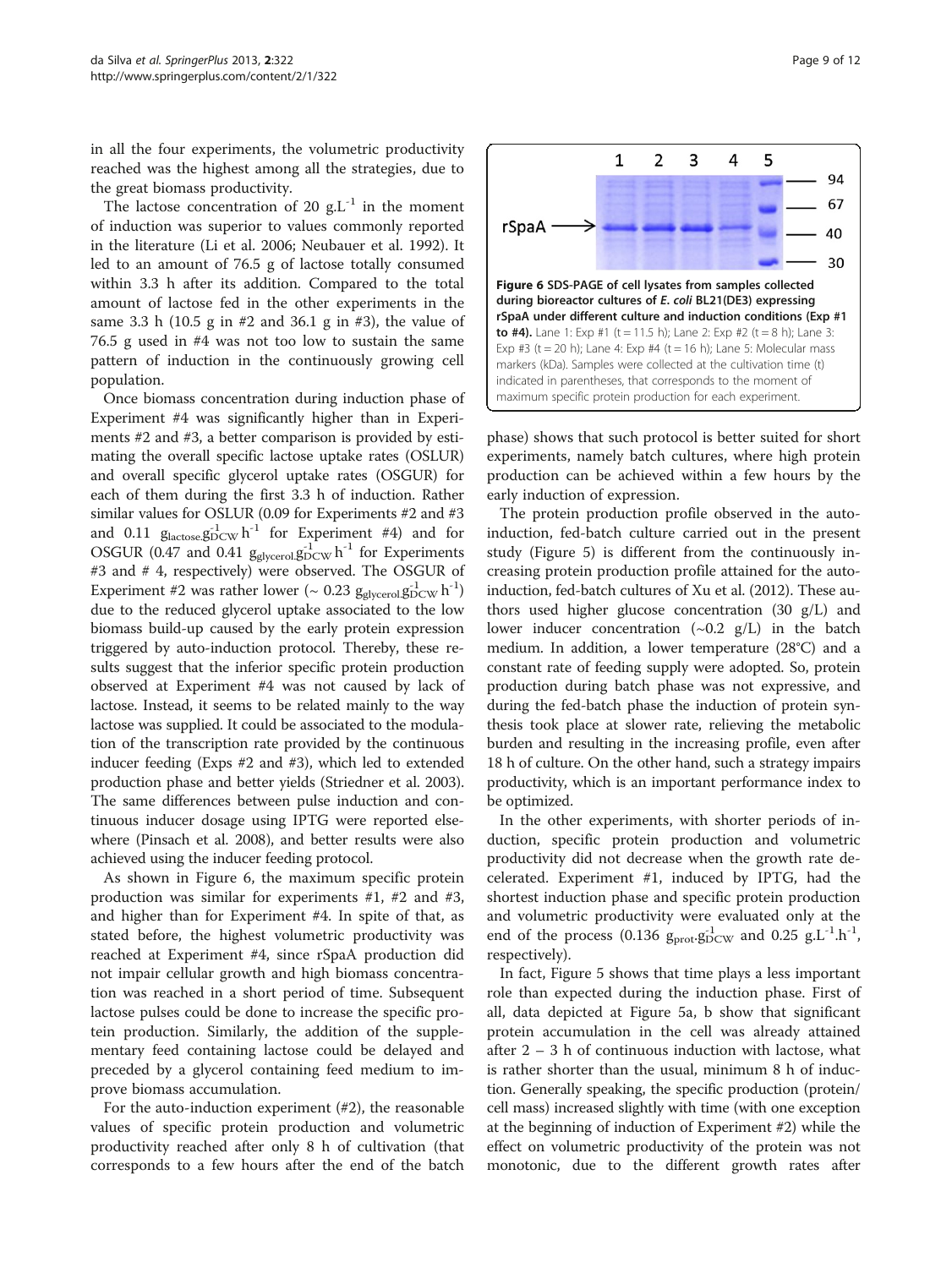induction. Experiment #4, in particular, showed a trend towards increasing productivities as time goes by.

Table 4 compares results from this work to other recent published data for E. coli cultures employed for biopharmaceutical proteins production. The strategy used in Experiment #4 was able to achieve a protein volumetric productivity among the highest reported, after a short bioreactor run (16 h). It should be noticed that the recombinant biomolecule produced here has 42 kDa, while the others are much smaller proteins, being in the range of 7 to 28 kDa, except for streptokinase.

Both specific protein production and volumetric productivity impact on process performance. In addition, for bioprocess optimization, the economics of each solution must be assessed, including the cost for disruption of cells and separation and purification of the protein.

Cellular productivity reflected the induction strategy and media formulation that were adopted. Conditions with prolonged periods of induction (Experiments #2 and #3) led to lower biomass productivity caused by the intense stress imposed to the cells. Formulations with glucose (#1) or glucose plus glycerol (#4) promoted fast growth, reducing the total time of the process.

Plasmid maintenance is also strongly influenced by the induction strategy employed. It remained between 96 and 100% before induction for all experiments, and

decreased in different intensities according to the induction regimen adopted, ranging from 70% (Exps #2 and #3) to 95% (Exp #4) at end of the processes. The metabolic burden imposed to plasmid-carrying cells after induction causes a growth deceleration, which favors the growth of plasmid-free cells, generated by unequal partition of plasmids between daughter cells (Summers [1991](#page-11-0)). Shorter periods of induction may prevent the accumulation of plasmid-free cells, avoiding a reduction in the protein productivity with time. Glucose in the batch medium is also supposed to have a beneficial effect on plasmid maintenance, as it represses expression leakage before induction by catabolite repression (Zhang et al. [2003](#page-11-0)).

#### Conclusions

The production of heterologous proteins under the control of lac promoter in rE.coli fed-batch cultures has been widely studied in the last 15 years. But, the majority of the reported studies focus on IPTG as inducer and defined media containing glucose as major carbon source. Here we showed that lactose supplied continuously as part of feeding medium formulation is an effective approach to fully induce protein expression.

Concerning carbon sources, the balanced combination of glucose and glycerol in the batch medium is a simple

Table 4 Comparative performance for production of some biopharmaceutical proteins by E. coli BL21(DE3) fed-batch cultures in complex medium

| Product &<br>molecular<br>weight                               | Carbon source/<br>inducer                                     | <b>Culture time</b><br>(h) | <b>Biomass</b><br>productivity<br>$(g_{DCW}.L^{-1}.h^{-1})$ | Protein volumetric Specific protein<br>productivity<br>$(g_{prot}.L^{-1}.h^{-1})$ | production<br>$(g_{\text{prot}}.g_{\text{DCW}}^{-1})$ | Product<br>content<br>$(g.L^{-1})$ | Reference                         |
|----------------------------------------------------------------|---------------------------------------------------------------|----------------------------|-------------------------------------------------------------|-----------------------------------------------------------------------------------|-------------------------------------------------------|------------------------------------|-----------------------------------|
| Human soluble B<br>lymphocyte stimulator<br>(hsBLyS) 17-18 kDa | Glucose/lactose                                               | 34                         | 0.92                                                        | 0.11                                                                              | 0.120                                                 | 3.70                               | Li et al. 2006                    |
| Tilapia insulin-like<br>growth factor<br>$2 - 7$ kDa           | Glucose/IPTG                                                  | 30                         | 5.20                                                        | 0.32                                                                              | 0.062                                                 | 9.69                               | Hu et al. 2004                    |
| Streptokinase 47 kDa                                           | Glucose/IPTG                                                  | 11                         | 1.31                                                        | 0.10                                                                              | 0.050                                                 | 1.12                               | Goyal et al. 2009                 |
| Anti-cancer drug<br>TATm-survivin<br>(T34A) 17 kDa             | Glucose/IPTG                                                  | 14                         | 0.63                                                        | 0.12                                                                              | 0.191                                                 | 1.68                               | Zhang et al. 2009<br>$(t = 14 h)$ |
| Anti-HIV protein<br>Griffthsin (GRFT)<br>14.5 kDa              | Auto induction<br>$(Glu\csc + q y\cec) +$<br>lactose)/lactose | 15                         | 0.89 <sup>a</sup>                                           | 0.05                                                                              | 0.061 <sup>a</sup>                                    | 0.82                               | Giomarelli et al.<br>2006         |
| this work:                                                     |                                                               |                            |                                                             |                                                                                   |                                                       |                                    |                                   |
| SpaA from<br>E. rhusiopathiae<br>42 kDa                        | Glucose/IPTG                                                  | 11.5                       | 1.82                                                        | 0.25                                                                              | 0.136                                                 | 2.85                               | Exp #1 (t = 11.5 h)               |
|                                                                | Auto induction<br>$(Glu\csc + q y\cec  +$<br>lactose)/lactose | 20                         | 1.16                                                        | 0.18                                                                              | 0.158                                                 | 1.47                               | Exp #2 $(t = 8 h)$                |
|                                                                | Glicerol/lactose                                              | 20                         | 2.18                                                        | 0.32                                                                              | 0.155                                                 | 5.97                               | Exp #3 $(t = 20 h)$               |
|                                                                | $Glycerol + glucose/$<br>lactose                              | 16                         | 4.13                                                        | 0.39                                                                              | 0.095                                                 | 6.35                               | Exp #4 $(t = 16 h)$               |

<sup>a</sup>estimated values, assuming 1 unit of Optical Density at 600 nm (OD<sub>600nm</sub> = 1.0) equivalent to 0.5 g<sub>DCW</sub>.

"t" corresponds to the cultivation time where the maximum values for specific protein production were reached (for each experiment).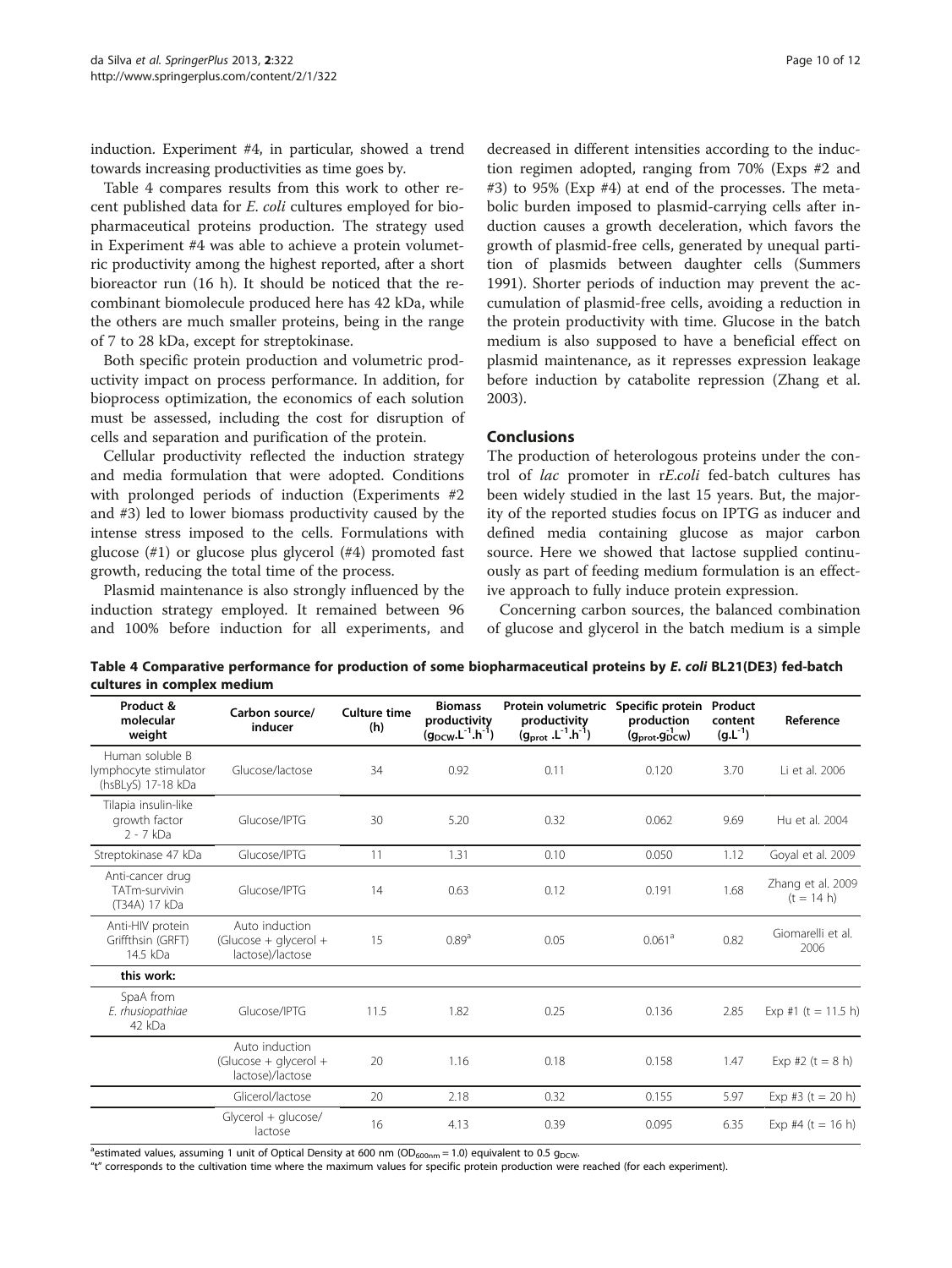<span id="page-10-0"></span>way to boost growth even with glycerol as main substrate. Furthermore, during the fed-batch phase, growth on glycerol can be kept as high as  $0.35$  h<sup>-1</sup> in complex medium without metabolite formation. This enables faster biomass production leading to shorter cultivations. Even when glycerol accumulated to 30 g.L<sup>-1</sup>, neither metabolite formation nor inhibition of protein synthesis occurred, as it would actually happen if glucose was used, instead.

The auto-induction protocol also studied here showed to be best suited for simple batch cultivations, where great amounts of recombinant protein can be reached in a short period of time by running an easy-to-do experiment.

#### Competing interests

The authors declare that they have no competing interests.

#### Authors' contributions

AJS planned and performed all experiments as well as prepared the manuscript, including text and graphs. ACHL implemented the SuperSys bioreactor supervisory system and participated in the cultivation experiments. AMV and CRS participated in the bioreactor experiments and helped on media preparation, equipment setting-up and protein quantification. AJS and MRCI were in charge of all molecular biology procedures to prepare the clone used in this work, under the supervision of RLCG and MTMN. MTMN, RCG and TCZ coordinated the study, sharing decisions concerning the experimental plan with AJS, and also critically reviewed the text. All authors read and approved the final manuscript.

#### Acknowledgements

We thank Amadeus Azevedo for HPLC analysis and technical assistance. Financial support for this work was provided by Fundação de Amparo à Pesquisa do Estado de São Paulo (FAPESP Process 2007/04743-7) and Conselho Nacional de Desenvolvimento Científico e Tecnológico (CNPq Process 475.128/2007-9).

#### Author details

<sup>1</sup>Chemical Engineering Department, Federal University of São Carlos, Rodovia Washington Luís, km 235, São Carlos, SP, Brazil. <sup>2</sup>Genetics and Evolution Department, Federal University of São Carlos, Rodovia Washington Luís, km 235, São Carlos, SP, Brazil.

#### Received: 28 September 2012 Accepted: 23 June 2013 Published: 17 July 2013

#### References

- Abramoff MD, Magalhaes PJ, Ram SJ (2004) Image Processing with ImageJ. Biophotonics Int 11:36–42
- Asami K (2002) Characterization of biological cells by dielectric spectroscopy. J Non-Cryst Solids 305:268–277
- Ashtekar AR, Katz J, Xu Q, Michalek SM (2012) A Mucosal subunit vaccine protects against lethal respiratory infection with Francisella tularensis LVS. PLoS One 7(11):e50460. doi:[10.1371/journal.pone.0050460](http://dx.doi.org/10.1371/journal.pone.0050460)
- Babaeipour V, Shojaosadati SA, Robatjazi SM, et al. (2007) Over-production of human interferon-γ by HCDC of recombinant Escherichia coli. Process Biochem 42:112–117
- Blommel PG, Fox BG (2007) A combined approach to improving large-scale production of tobacco etch virus protease. Protein Express Purif 55:53–68
- Blommel PG, Becker KJ, Duvnjak P, Fox BG (2007) Enhanced bacterial protein expression during auto-induction obtained by alteration of Lac repressor dosage and medium composition. Biotechnol Prog 23:585–598
- Carvalho RJ, Cabrera-Crespo J, Gonçalves VM (2011) Development of production and purification processes of recombinant fragment of pneumococcal surface protein A in E. coli using different carbon sources. Appl Microbiol Biotechnol 94:683–694
- Choi JH, Keum KC, Lee SY (2006) Production of recombinant proteins by high cell density culture of Escherichia coli. Chem Eng Sci 61:876–<sup>885</sup>
- Demain A, Vaishnav P (2009) Production of recombinant proteins by microbes and higher organisms. Biotechnol Adv 27:297–306
- Eilers PHC (2003) A Perfect Smoother. Anal Chem 75:3631–3636
- Freeman MJ (1964) Effects of vaccination on the development of arthritis in swine with erysipelas: clinical, hematological, and gross pathological observations. Am J Vet Res 27:597–606
- Giomarelli B, Schumacher KM, Taylor TE, et al. (2006) Recombinant production of anti-HIV protein, griffthsin, by auto-induction in a fermentor culture. Protein Express Purif 47:194–202
- Goyal D, Sahni G, Sahoo DK (2009) Enhanced production of recombinant streptokinase in Escherichia coli using fed-batch culture. Bioresource Tech 100:4468–4474
- Horta ACL, Zangirolami TC, Giordano RC, et al. (2011) Supervisory system for bioreactor high cell density cultivations. Registered software, Process no. 11008–6, RPI 2115, INPI. , Brazil
- Horta ACL, Sargo CR, Silva AJ, et al. (2012) Intensification of high cell-density cultivations of rE. coli for production of S. pneumoniae antigenic surface protein, PspA3, using model-based adaptive control. Bioprocess Biosystems Eng 35:1269–1280
- Hu SY, Wu JL, Huang JH (2004) Production of tilapia insulin-like growth factor-2 in high cell density cultures of recombinant Escherichia coli. J Biotechnol 107:161–171
- Imada Y, Goji N, Ishikawa H, et al. (1999) Truncated surface protective antigen (SpaA) of Erysipelothrix rhusiopathiae serotype 1a elicits protection against challenge with serotypes 1a and 2b in pigs. Infect Immun 67:4376–4382
- Jia L, Cheng H, Wang H, et al. (2011) From shake flasks to bioreactors: survival of E. coli cells harboring pGST–hPTH through auto-induction by controlling initial content of yeast extract. Appl Microbiol Biotechnol 90:1419–1428
- Keener J, Nomura M (1999) Regulation of Ribosome Synthesis. In: Neidhardt FC (ed) Escherichia coli and Salmonella: cellular and molecular biology. 2nd edn. ASM Press, Washington D.C, p 90
- Khalilzadeh R, Shojaosadati SA, Bahrami A, Maghsoudi N (2004) Fed-batch cultivation of recombinant Escherichia coli producing human interferon-<sup>γ</sup> under controlled specific growth rate. Iran J Biotechnol 2:113–122
- Kitajima T, Oishi E, Amimoto K, et al. (2000) Quantitative diversity of 67 kDa protective antigen among serovar 2 strains of Erysipelothrix rhusiopathiae and its implication in protective immune response. J Vet Med Sci 62:1073–1077
- Korz DJ, Rinas U, Hellmuth K, et al. (1995) Simple fed batch technique for high cell density cultivation of Escherichia coli. J Biotechnol 39:59–<sup>65</sup>
- Laemmli UK (1970) Cleavage of structural proteins during the assembly of the head of bacteriophage T4. Nature 227:680–685
- Lee SY (1996) High cell-density culture of Escherichia coli. Trends Biotechnol 14:98–<sup>105</sup>
- Li Z, Zhang X, Tan T (2006) Lactose-induced production of human soluble B lymphocyte stimulator (hsBLyS) in E. coli with different culture strategies. Biotechnol Lett 28:477–483
- Lim HK, Kim SG, Jung KH, Seo JH (2004) Production of the kringle fragments of human apolipoprotein(a) by continuous lactose induction strategy. J Biotechnol 108:271–278
- Matanguihan RM, Konstantinov KB, Yoshida T (1994) Dielectric measurement to monitor the growth and the physiological states of biological cells. Bioprocess Eng 11:213–222
- Neidhardt FC, Umbarger HE (1999) Chemical Composition of Escherichia coli. In: Neidhardt FC (ed) Escherichia coli and Salmonella: cellular and molecular biology. 2nd edn. ASM Press, Washington D.C, p 3
- Neidhardt FC, Bloch PL, Smith DF (1974) Culture medium for enterobacteria. J Bacteriol 119:736–747
- Neubauer P, Hofmann K, Holst O, et al. (1992) Maximizing the expression of a recombinant gene in Escherichia coli by manipulation of induction time using lactose as inducer. Appl Microbiol Biotechnol 36:739–744
- Nielsen J, Villadsen J, Lidén G (2002) Bioreaction Engineering Principles, 2nd edition. Kluwer Academic/Plenum Publishers, New York
- Pinsach J, De Mas C, López-Santín J (2008) Induction strategies in fed-batch cultures for recombinant protein production in Escherichia coli: application to rhamnulose 1-phosphate aldolase. Biochem Eng J 41:181–187
- Riesenberg D, Menzel K, Schulz V, et al. (1990) High cell density fermentation of recombinant Escherichia coli expressing human interferon alpha-1. Appl Microbiol Biotechnol 34:77–82
- Sambrook J, Russell DW (2001) Molecular Cloning: A Laboratory Manual, 3rd edition. Cold Spring Harbor Press, Cold Spring Harbor
- Sandén AM, Prytz I, Tubulekas I, et al. (2002) Limiting factors in Escherichia coli fed-batch production of recombinant proteins. Biotech Bioeng 81:158–166